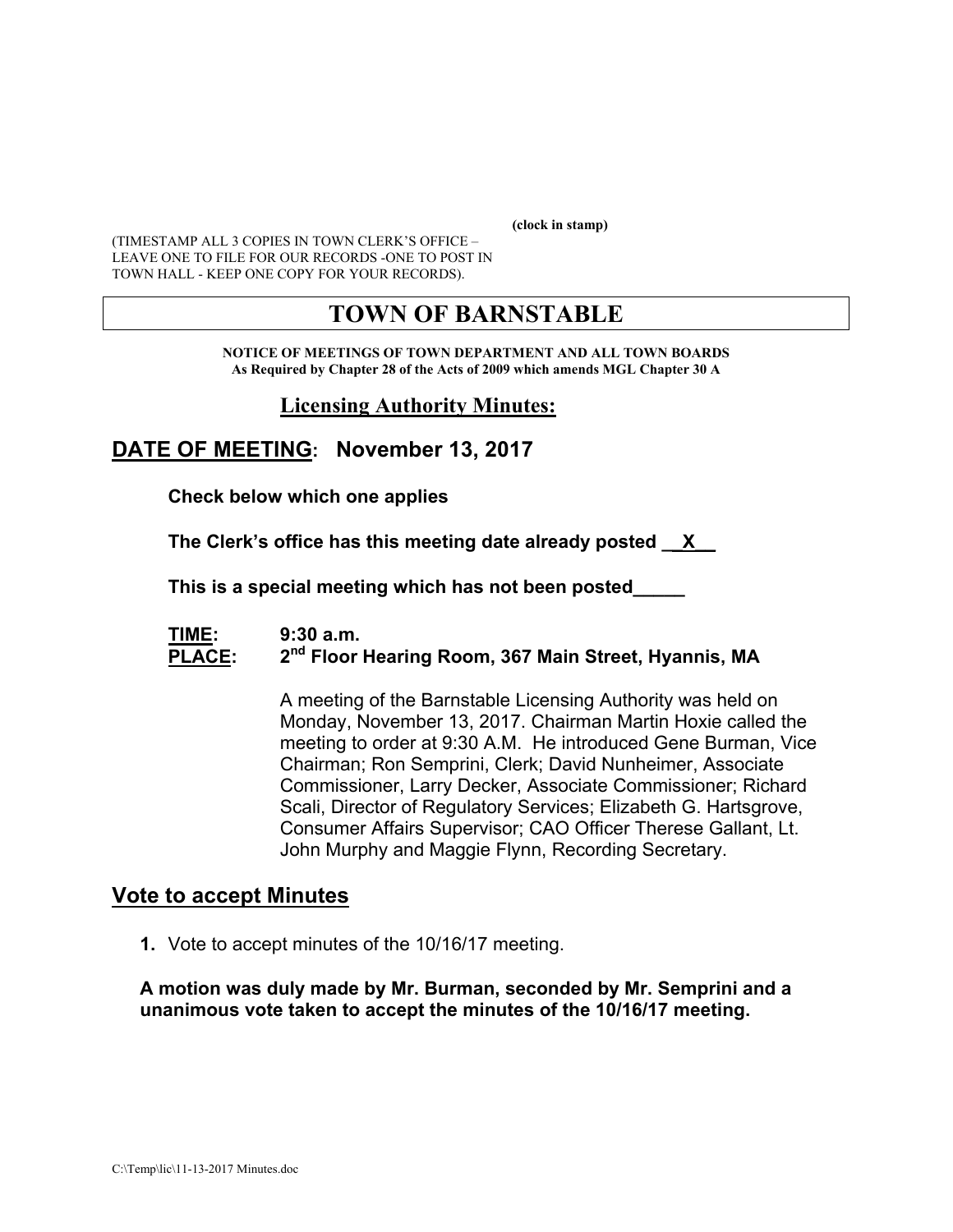## **New Business:**

**1. Application for a One Day Entertainment License:** Application of Mark Manning on behalf of Wimpy's , 752 Main Street, Osterville for a One day Entertainment License for the Osterville Christmas stroll. The event is to take place On December 8, 2017 beginning at 6 PM. at Wimpy's , 752 Main Street. Entertainment is amplified and is to include 1 performer; Colleen Marshall.

*Andrew Glassman and Mark Manning both appeared for the application*.

**A motion was duly made by Mr. Burman, seconded by Mr. Semprini and a unanimous vote taken to accept the application as presented.** 

**2. Request for Closure:** Request from Mad Hatter LLC d/b/a Greenhouse Restaurant, 1127 Iyannough Road, Hyannis, Christopher Connolly, manager, to close the hotel (Holiday Inn) and restaurant for renovations from December 11, 2017 to March 1, 2018.

*Christopher Connolly and Greg Horton appeared. No changes just updating. This is a complete closure.* 

**A motion was duly made by Mr. Burman, seconded by Mr. Semprini and a unanimous vote taken to accept the application as presented.** 

### **Public Hearings:**

**1. Application for a New Annual Common Victualler License:** Application of Bassil Brothers United, Inc., d/b/a United Gas, 199 Falmouth Rd., Hyannis, Elie Bassil, Manager, for a new Annual Common Victualler license. Hours of operation will be 7:00 AM to 11:00 PM daily. There will be 4 interior seats and 4 exterior seats, 1 of which is handicap accessible as approved by the Building Commissioner on 7-5-17.

*Elie Bassil appeared on behalf of the application. This will be take-out Mediterranean food.* 

**A motion was duly made by Mr. Burman, seconded by Mr. Semprini and a unanimous vote taken to accept the application as presented.** 

**2. Application for a Change of Manager on a Seasonal All Alcohol Common Victualler License:** Application of GA Hyannis LLC. d/b/a Blue Water Grille, 235A Ocean Street, Hyannis on their Seasonal All Alcohol Common Victualler Malt License, for a Change of Manager from Michael Scandariato to Scott W Crowley.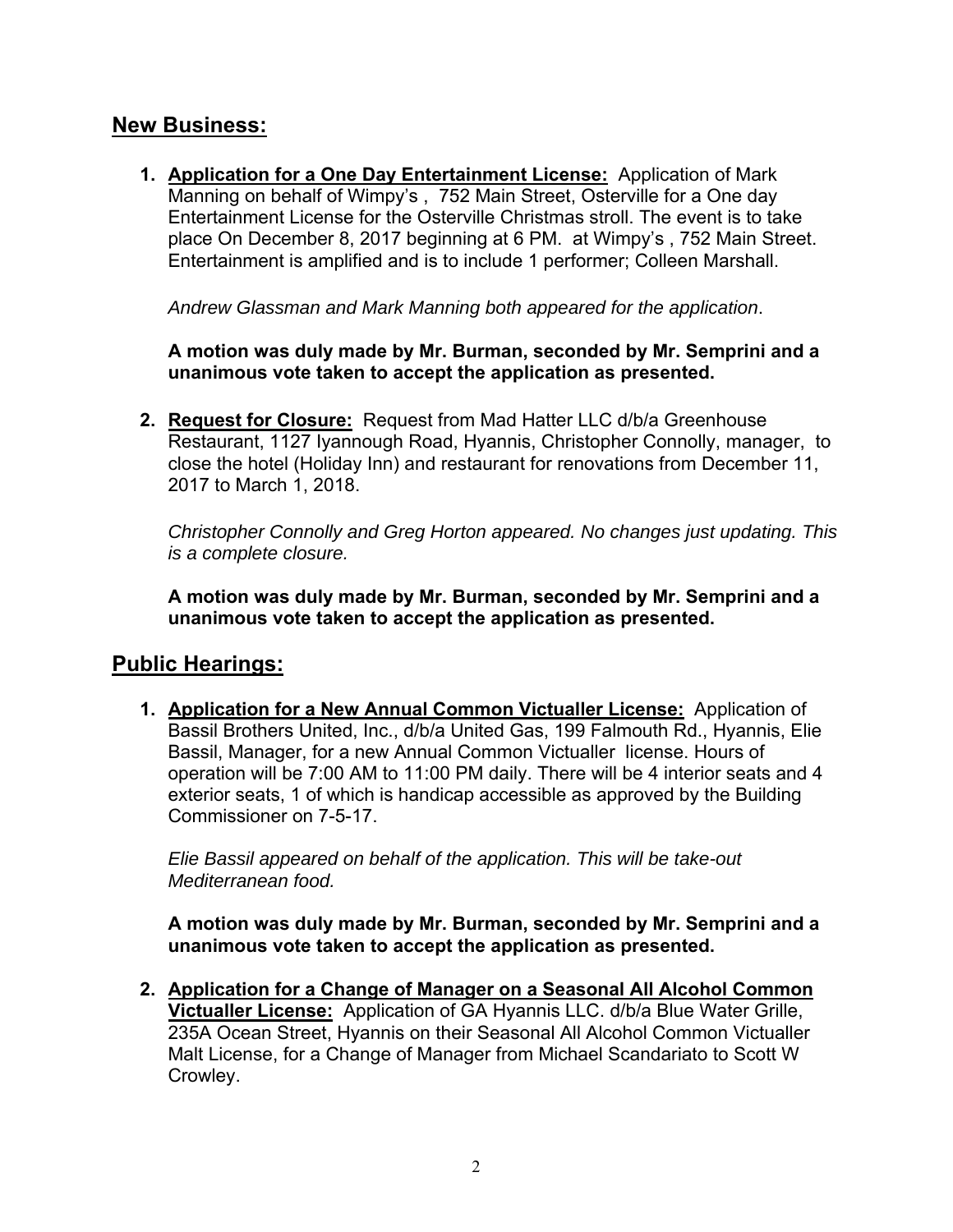*Don McCall and Scott Crowley appeared on behalf of the application. My experience is over 20 years in the hospitality industry.* 

**A motion was duly made by Mr. Burman, seconded by Mr. Semprini and a unanimous vote taken to accept the application as presented.** 

**3. Application for a Change of Manager on an Annual All Alcohol Common Victualler License:** Application of Harborview Hotel Investors LLC. d/b/a The Thirsty Tuna, 213 Ocean Street, Hyannis on their Annual All Alcohol Common Victualler Malt License, for a Change of Manager from Michael Scandariato to Scott W Crowley.

*Don McCall and Scott Crowley appeared on behalf of the application. The menu will be light fare for the guests.* 

**A motion was duly made by Mr. Burman, seconded by Mr. Semprini and a unanimous vote taken to accept the application as presented.** 

**4. Application for a Change of Location and manager on an Annual Wine and Malt Retail Package Goods Store:** Application has been filed to change the location and manager of the Annual Wine and Malt Retail Package Store of Speedway of Massachusetts LLC d/b/a Speedway Jennifer Gunderway manager, 50 Ocean Street, Hyannis, Hyannis. Location change is from 50 Ocean Street Hyannis to 317 Falmouth Rd., Hyannis. The Manager change is from Jennifer Gunderway to Arielle Herold.

Description of Premise: Single floor building with 1 main entrance/exit point, 1 secondary egress point, 1 roll up door. Space consists of 2540 sq. ft. of total retail floor space, including walk-in cooler, walk in freezer (exterior, accessed via inside stock room), and storage/back of house space.

Hours of Alcohol sales: Monday through Saturday 8:00 AM to 11:00 PM and Sunday 10:00 AM to 11:00 PM. **\*\*\*\*Continued from 10/16/17 Licensing Authority Hearing\*\*\*\*** 

*Attorney Andrew Upton and Wayne Bartley requesting a second call.* 

*Arielle Harold also appeared for this application. We have a policy of universal carding regardless of age or appearance. In-house and on-line training for the employees is conducted by the Corporation. Two coolers will be used for beer and wine of the 10 located in the store. There is a customer demand for alcohol. We believe that this is the ideal location and we have not heard any feedback from the abutters.* 

*Arielle has retail experience, been with Speedway over 1 year and has experience with alcohol.*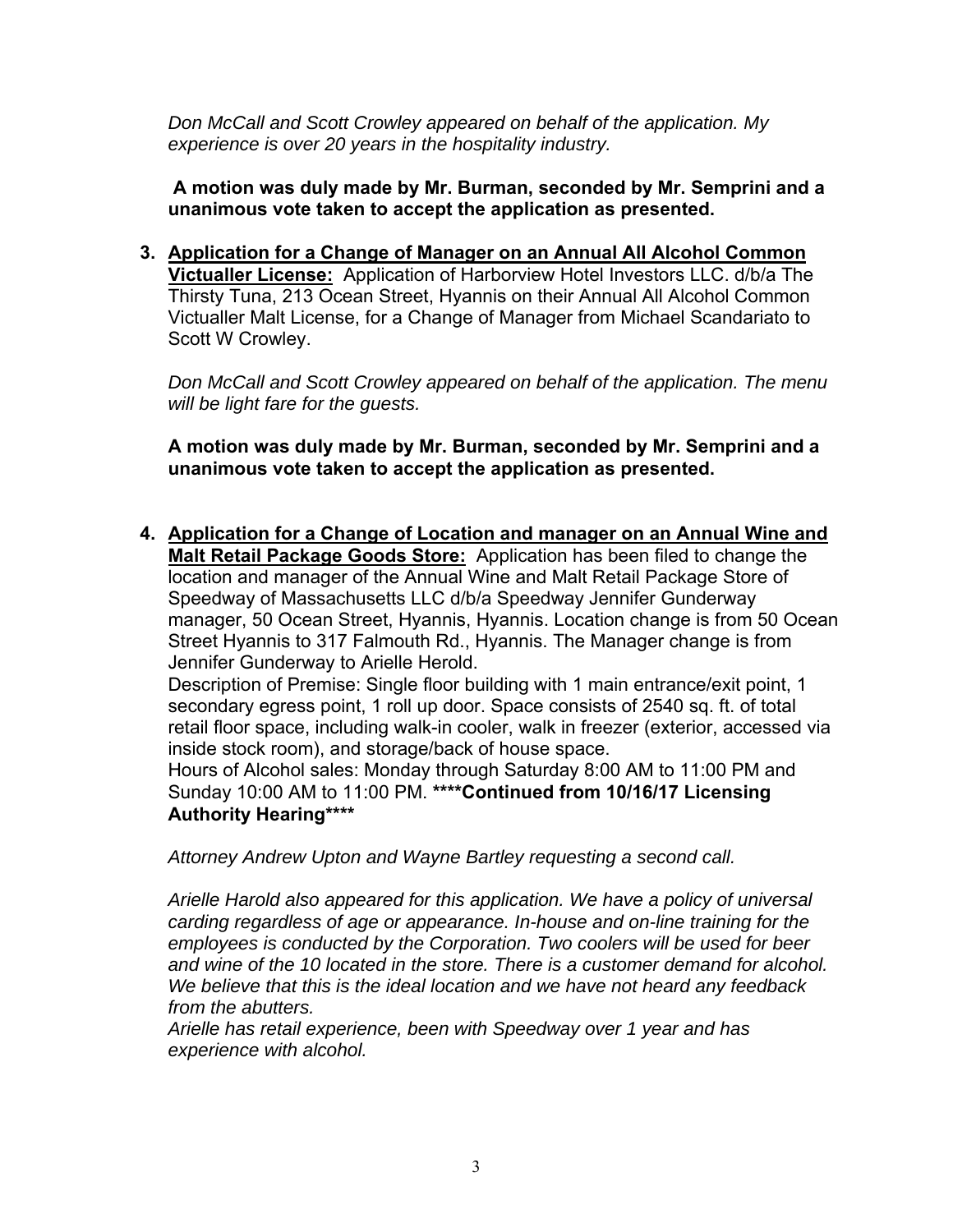*Mr. Hoxie asked about traffic, is there any impact? People go to Speedway for gas it is not a destination liquor store, it is a convenience; not generate additional traffic.* 

*Mr. Burman has concerns about the heavy traffic area. Historically, we turned down an application from the store across the street.* 

*Mr. Hoxie asked about the neighborhood. In the past there were complaints. Mr. Semprini is also in agreement with Mr. Burman. Mr. Semprini asked how do we approve a license to Speedway when we denied AM/PM. Mr. Semprini has a concern about a late night accident. Also there is a tremendous amount of pedestrian traffic.* 

*Lt. Murphy stated that the previous applicant had opposition from the BPD and neighborhood relative to the Police Department. The demographics have changed. The BPD is neither endorsing nor denying the proposed location. The previous location was also a high traffic application. The BPD has concerns about all alcohol, which this is not, no nips will be served. Of the three locations of Speedway this is the best option.* 

*Mr. Hoxie asked if this application is denied what you would do. The North Street location is the most desirable for the Corporation. If we are unable to use 317 Falmouth Rd. location we will need to sell the license which we believe has a value of \$150,000. The BPD would oppose this application if it was a threat to public safety.* 

*Wayne Bartley is the district manager. They have been involved with the Mass DOT project. We are doing a lot to alleviate traffic. We are moving the entrance to aid in traffic congestion.* 

*The police response to that area has decreased significantly over the past several years.* 

*There are 2 coolers with 4 or 5 types of beer and possibly 2 types of wine. Speedway adds new products constantly. The idea to make a special trip to Speedway to buy a six pack is not realistic, we are a convenience store. Lt Murphy, the sale of single beers in tubs can be eliminated. We do not sell 40 oz. beers. At Ocean Street we did have single beer sales. There was never a grab and go tub of ice filled with beer.* 

*Mr. Semprini stated that there are plenty of places to obtain beer/wine. Attorney Upton stated that we are taking a license from a larger location to a smaller location. Speedway is a very different type of operator than AM/PM. We are a very different type of operator.* 

*Dennis Kelly cannot see a gas station having a liquor license when there is Blanchard's across the street.* 

*Mr. Hoxie understands his colleagues concerns; you did contact the police and did your due diligence. There appears to be no opposition. Mr. Hoxie is in favor of this application.* 

*Mr. Hoxie referred to the Boston Globe article about selling licenses. Mr. Hoxie does not want to encourage the sale of the licenses.*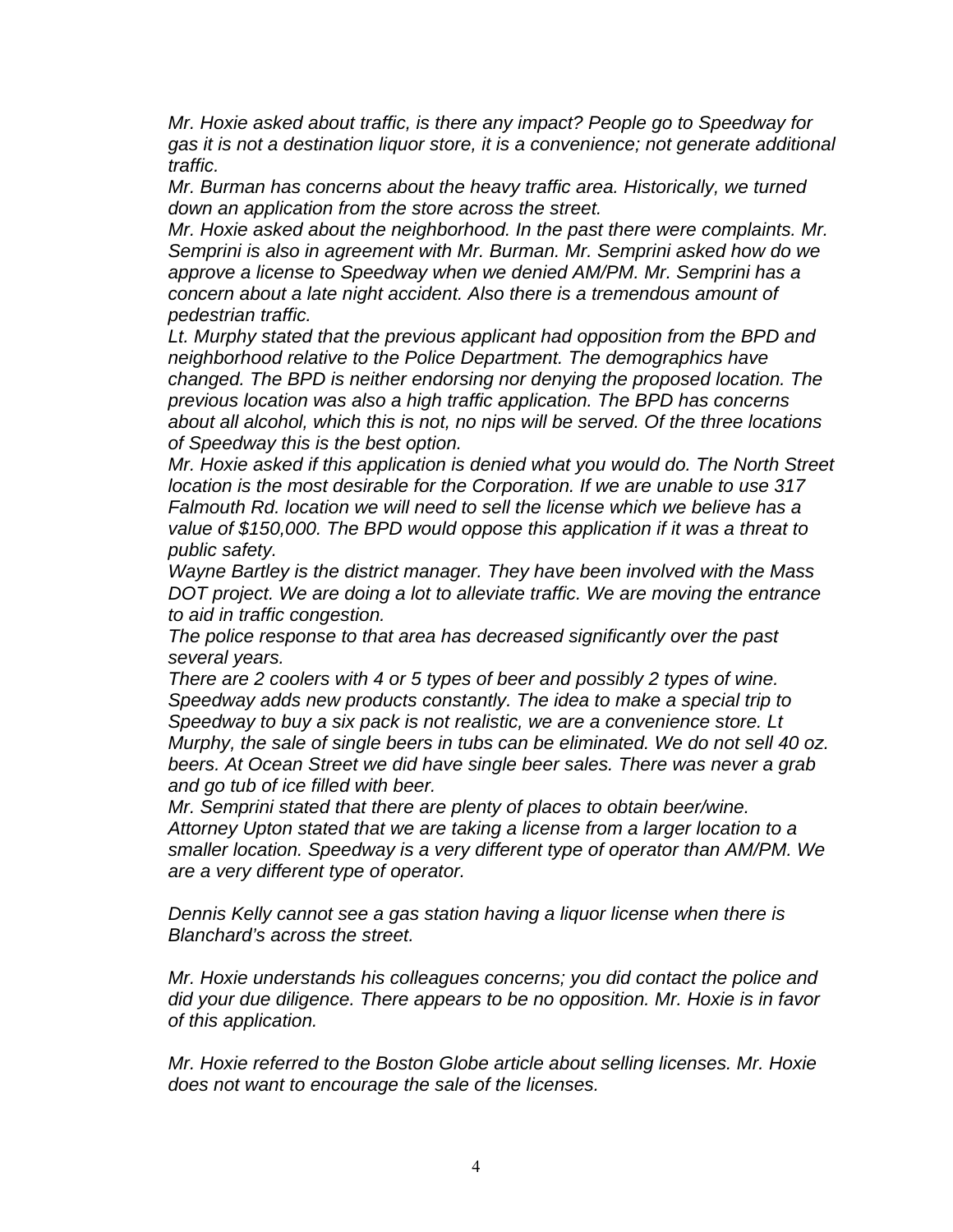*Mr. Scali suggested that you may want to place some conditions on the license. Approval with a request to come back to the Board within 6 months was suggested by Attorney Upton.* 

*Mr. Burman moved to deny the application based upon traffic. Mr. Semprini added to the motion to deny due to traffic congestion, denied a license for AM/PM and do not see a need for an additional license in the village of Hyannis.* 

*Motion was to deny, traffic congestion and a denial to AM/PM.* 

*Ms. Hartsgrove reviewed the MASS DOT project in further detail. Speedway is adding almost ¼ million dollars into this project. Traffic reports were reviewed; we are actually reducing traffic.* 

**A motion was duly made by Mr. Burman, seconded by Mr. Semprini and a 2-1 vote taken to deny the application as presented.** 

**5. Application for an Amendment on an Annual Wine and Malt Common Victualler License:** Application of Ricciardelli Enterprises LLC d/b/a Ricciardelli's, 575 Main Street, Hyannis, Chris S. Ricciardelli manager for an Annual Wine and Malt Common Victualler License amendment request from Annual License to a Seasonal License.

*Chris Ricciardelli appeared on behalf of the application. Open late April and close in October.* 

**A motion was duly made by Mr. Burman, seconded by Mr. Semprini and a unanimous vote taken to accept the application as presented.** 

**6. Application for an Amend Class I Auto Dealer License Floorplan and Change of DBA :** Application of 25 Falmouth Rd. Inc. d/b/a/ Volvo of Cape Cod, 207 North Street, Hyannis, for amendments to an existing Class I Auto Dealer License.

Amendment is to change the DBA from Volvo of Cape Cod to Volvo Cars Cape Cod. Street Inc. Additional change is a reduction in total number of spaces from 184 to 167 (69 customer and 98 storage) all approved by the Building Commissioner on May 5, 2017 and September 28, 2017.

*Attorney Jeff Ford appeared on behalf of the application. Change in DBA and reduction in # of spaces.* 

**A motion was duly made by Mr. Burman, seconded by Mr. Semprini and a unanimous vote taken to accept the application as presented.**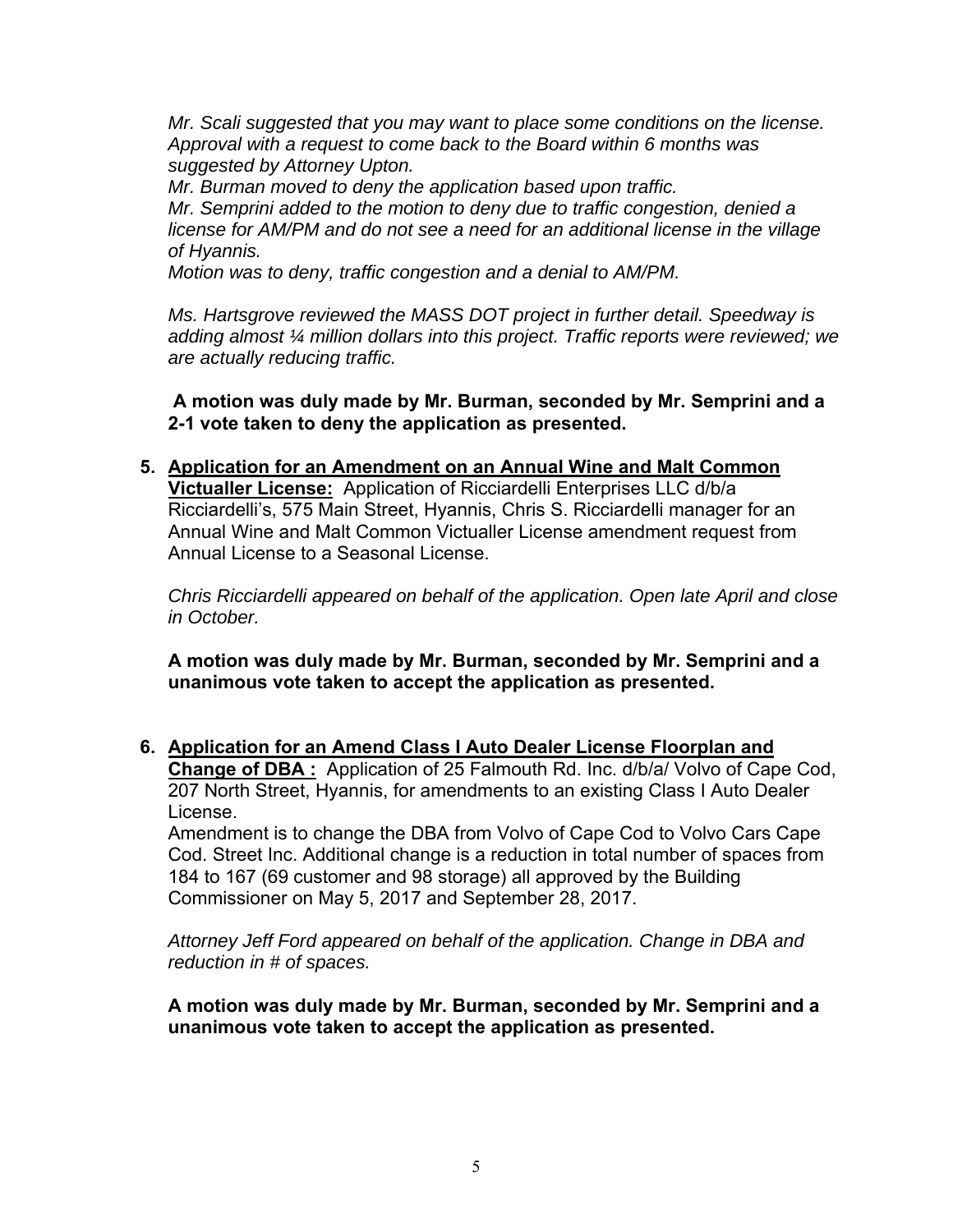**7. Application for an Alteration of Premises, Change of DBA, Change of Manager and Change of Beneficial Interest for an Annual All alcohol Common Victualler License:** 

Aztec City LLC., d/b/a Casa Peru Fusion, 302 Main Street, Hyannis, Angel R. Camas-Calle, Manager, current licensee of an Annual All Alcohol Common Victualler license has filed an application for:

Alteration of Premises description to increase the total number of seats from 49 to 67;

Change of Manager from Angel R Camas-Calle to Maria N Calle;

Change of DBA from Casa Peru Fusion to Ristorante Milanese; and Change of Individual Beneficial Interest from Angel Camas-Calle to Maria N Calle.

*Attorney Pizzuti is also requesting a second call.* 

*Jorge Siguencia and Maria Calle also appeared. Maria has been in the restaurant industry for her whole life. The seating was reduced from 67 to 49 when he took over. A variance has been obtained to use upstairs bathrooms for employees. Jorge reviewed how both restaurants will work.* 

**A motion was duly made by Mr. Burman, seconded by Mr. Semprini and a unanimous vote taken to accept the application as presented.** 

## **Show Cause Hearings:**

The Barnstable Licensing Authority will hold Show Cause Hearings for the following establishments violating the following: Section 502-I sections R & T (Violation of MGL c138 s34) of the Town of Barnstable, Massachusetts Code: Alcoholic Beverages Sales and Laws - sale or delivery of an alcoholic beverage to a person under 21 years of age

Officer Gallant reviewed the procees for the annual compliance checks.

**1. Seasonal All Alcohol Common Victualler License:** 13 Lives Corp d/b/a The Black Cat Harbor Shack, Scott C Brownlee, Manager, 159 Ocean St., Hyannis. Date of violation: August 31, 2017.

*Dave Colombo and Scott Brownlee appeared on behalf of the application. Dave Colombo stated that this was at the end of the night. The bartender was busy cleaning up; she thought the female had already been carded.* 

**After testimony from Consumer Affairs Officer Therese Gallant, the following motions were voted by the Licensing Authority:** 

**•FINDINGS: To move that the Licensing Authority determine violation of Section § 502-1 (subsections r & t) of the Barnstable Licensing Authority Rules and Regulations was found (3-0);**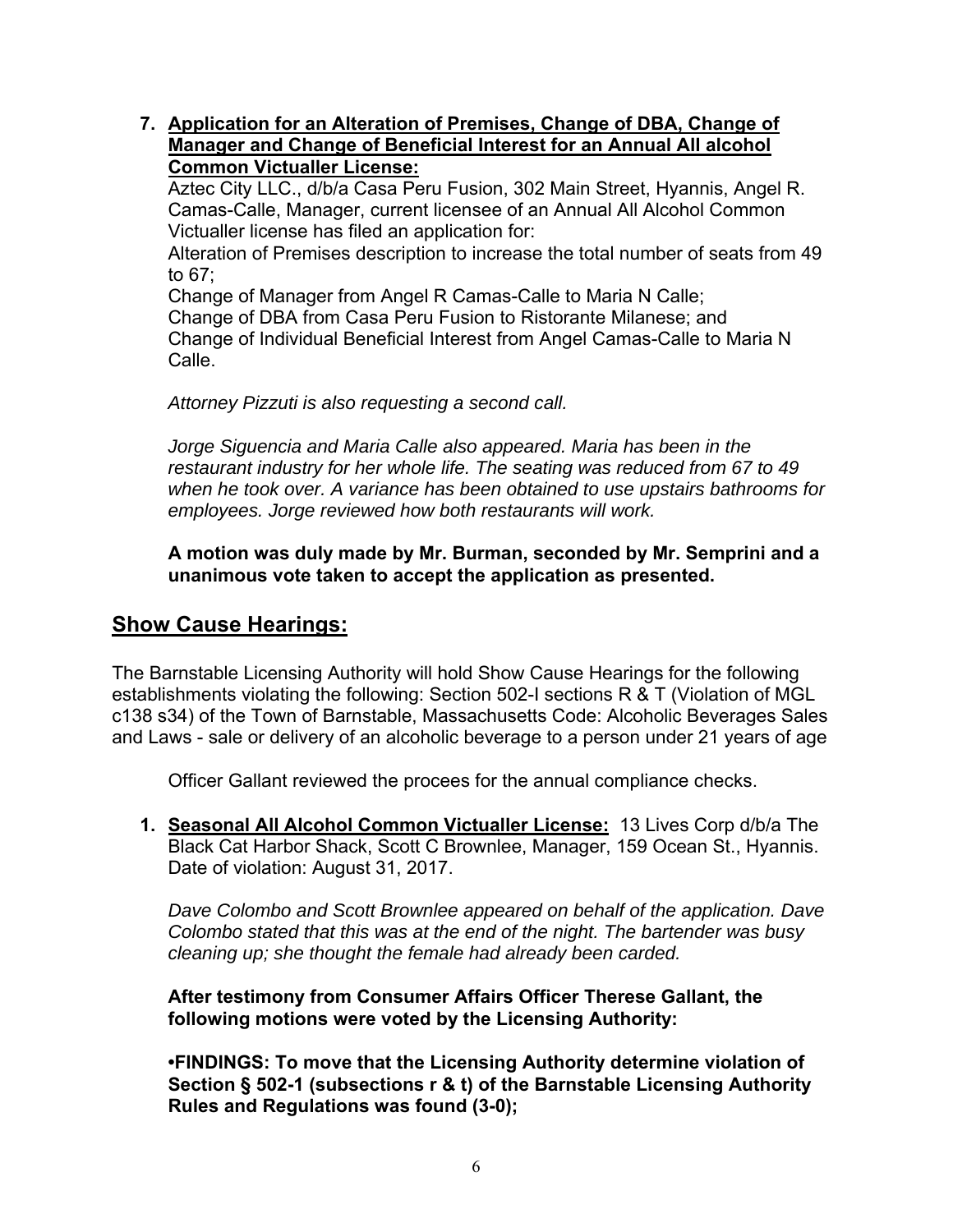**•VERDICT: To move that the Licensing Authority find the Back Cat Harbor Shack located at 159 Ocean Street, Hyannis, guilty in violating Section § 502-1 (subsections r & t) of the Barnstable Licensing Authority Rules and Regulations (3-0);** 

**•ACTION: To move that the Licensing Authority suspend the Seasonal All Alcohol Common Victualler license for 2 days: of which you will serve a one day suspension on June 18, 2018 and have one day suspension held in abeyance for one year from date of this hearing (3-0).** 

**2. Seasonal All Alcohol Common Victualler License**: Cotuit Highground Golf Club d/b/a/ Cotuit Highground Golf Club, Paul M Heher, Manager, 31 Crocker Neck Rd., Cotuit. Date of violation: August 31, 2017.

*Paul Heher appeared on behalf of the application. Mr. Heher reviewed with his daughter the importance of checking ID's.* 

**After testimony from Consumer Affairs Officer Therese Gallant, the following motions were voted by the Licensing Authority:** 

**•FINDINGS: To move that the Licensing Authority determine violation of Section § 502-1 (subsections r & t) of the Barnstable Licensing Authority Rules and Regulations was found (3-0);** 

**•VERDICT: To move that the Licensing Authority find the Cotuit Highground Golf Club located at 31 Crockers Neck Road, Cotuit, guilty in violating Section § 502-1 (subsections r & t) of the Barnstable Licensing Authority Rules and Regulations (3-0);** 

**•ACTION: To move that the Licensing Authority suspend the Seasonal All Alcohol Club license for 2 days: of which you will serve a one day suspension on November 27, 2017 and have one day suspension held in abeyance for one year from date of this hearing (3-0)** 

**3. Annual All Alcohol Inn Holder License:** Superior Hotel Management Corp d/b/a/ Heritage House Hotel & Restaurant, Peter F Martino, Manager, 259 Main Street, Hyannis. Date of violation: September 15, 2017.

*Peter Martino and Dennis Callahan appeared.* 

**After testimony from Consumer Affairs Officer Therese Gallant, the following motions were voted by the Licensing Authority: •FINDINGS: To move that the Licensing Authority determine violation of Section § 502-1 (subsections r & t) of the Barnstable Licensing Authority Rules and Regulations was found (3-0);** 

**•VERDICT: To move that the Licensing Authority find the Heritage House Hotel & Restaurant located at 259 Main Street, Hyannis guilty in violating Section § 502-1 (subsections r & t) of the Barnstable Licensing Authority Rules and Regulations (3-0);**